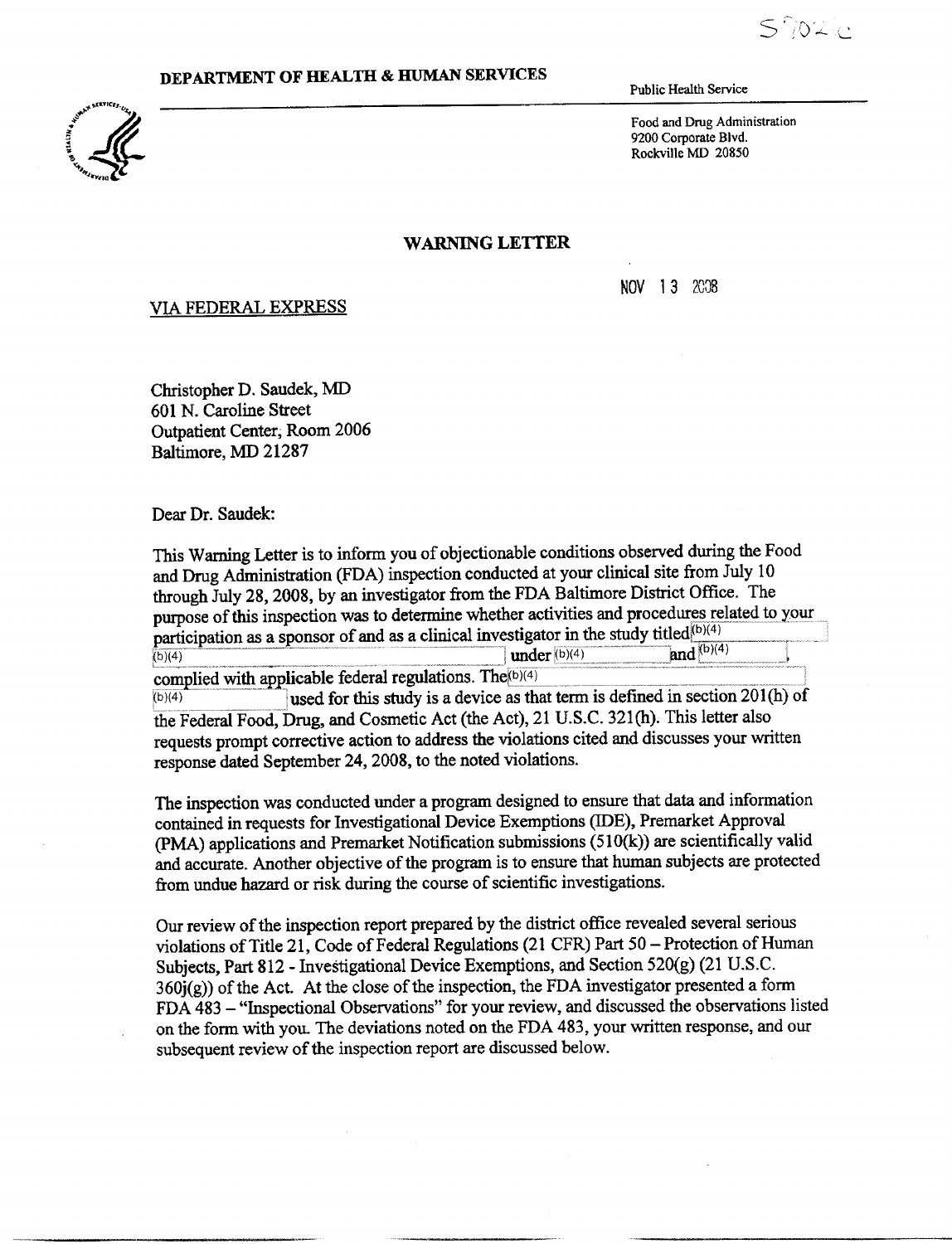## **<sup>1</sup> . Failure to ensure that informed consent was obtained in accordance** with 21 CFR **Part** 50 121 CFR 812 .100, 21 CFR 312.40, 21 CFR 50 .20, 21 CFR 50.25, and 21 CFR 50.271.

An investigator is responsible for obtaining and documenting informed consent from a subject using an Institutional Review Board (IRB)-approved consent form prior to involving the subject in the clinical investigation . You failed to ensure that informed consent was obtained from subjects and documented in accordance with federal regulations. Examples of these failures include, but are not limited to, the following :

- a.) The **study protocol was amended on September** 29, 2004, **to add procedures for evaluation of under-response to insulin in the subjects. These new procedures included**  $\frac{b(0)}{4}$  **for subjects up to**  $\frac{b(0)}{4}$  **times in a**  $\frac{b(0)(4)}{4}$  **period, and**  $\frac{b(0)(4)}{4}$ (b)(4)  $\overline{\text{for subjects up to }^{\text{(b)}(4)}$  limes in a<sup>{b)(4)</sup> period, and<sup>{b)(4)</sup>  $\overline{\text{the October 10}}$ , the subject in the clinical investigation. You failed to ensure that informed<br>msent was obtained from subjects and documented in accordance with federal<br>gulations. Examples of these failures include, but are not limited t 2003 consent form does not mention or describe the  $(b)(4)$  or  $\sqrt{b/(4)}$ msent was obtained from subjects and documented in accordance with federal<br>gulations. Examples of these failures include, but are not limited to, the following:<br>The study protocol was amended on September 29, 2004, to add (b)(4)  $\overline{\text{Or}}$  their associated risks. The IRB approved a revised consent form on  $\overline{\text{October 14, 2004, describing the}^{(b)(4)}}$  and  $\left| \text{Or}^{(b)(4)} \right|$ 
	- i. Subject  $^{(b)(6)}$  signed the October 10, 2003 version of the consent form on October 24, 2003, which did not list and describe the  $^{(b)(4)}$  The subject had a in May 2005 .  $(b)(4)$
	- ii. Subject<sup>(b)(6)</sup> signed the October 10, 2003 version of the consent form on October 20, 2003 which did not list and describe the<sup>(b)(4)</sup> [. The subject had a 2003, which did not list and describe the  $(b)(4)$ **in** February 2005 .  $(b)(4)$
	- iii. Subject<sup>(b)(6)</sup> signed the October 10, 2003 version of the consent form on October 24, 2003 which did not list and describe the  $\sqrt{p}$ <sup>(b)(4)</sup> The subject had a 2003 which did not list and describe the  $_{(b)(4)}^{(b)(4)}$ <br>in April 2005. ' :in April 2005 .
- b.) The **IRB-app**ro**ved consent forms used for the study lack a complete description of**  reasonably fore seeable risks and discomforts to the subjects.

| reasonably foreseeable risks and discomforts to the subjects.      |                                                              |                        |                                                 |       |
|--------------------------------------------------------------------|--------------------------------------------------------------|------------------------|-------------------------------------------------|-------|
| For example, the consent forms do not include the risk of $(b)(4)$ |                                                              |                        |                                                 | which |
| may require $a^{(b)(4)}$                                           |                                                              |                        | to correct, as described in the study protocol. |       |
| Subjects $(b)(6)$ and $(b)(6)$                                     | $\frac{1}{1-\frac{\sqrt{(1-\frac{1}{2})}}{(1-\frac{1}{2})}}$ | $\mathbf{in}^{(b)(6)}$ | and $(b)(6)$                                    |       |
| respectively, to replace the $(b)(4)$                              |                                                              |                        |                                                 |       |

**c.)** None of the versions of the IRB-approved consent forms used for the study informed subjects that the  $(b)(4)$  used in the  $(b)(4)$  (under  $\binom{b}{4}$ ) **is investigation**al **.** 

In your response, you stated that study subjects will be re-consented with a revised consent form after it is approved by the IRB. Your response is inadequate as it lacks a corrective and preventive action plan to ensure that adequate consent forms are provided to study subjects prior to any study related procedures in the future. Please provide copies of policies/procedures that you have developed and implemented to ensure that adequate consent forms are provided to study subjects prior to any study related procedures . In addition, please maintain documentation that ensures that all applicable study personnel have reviewed these policies/procedures .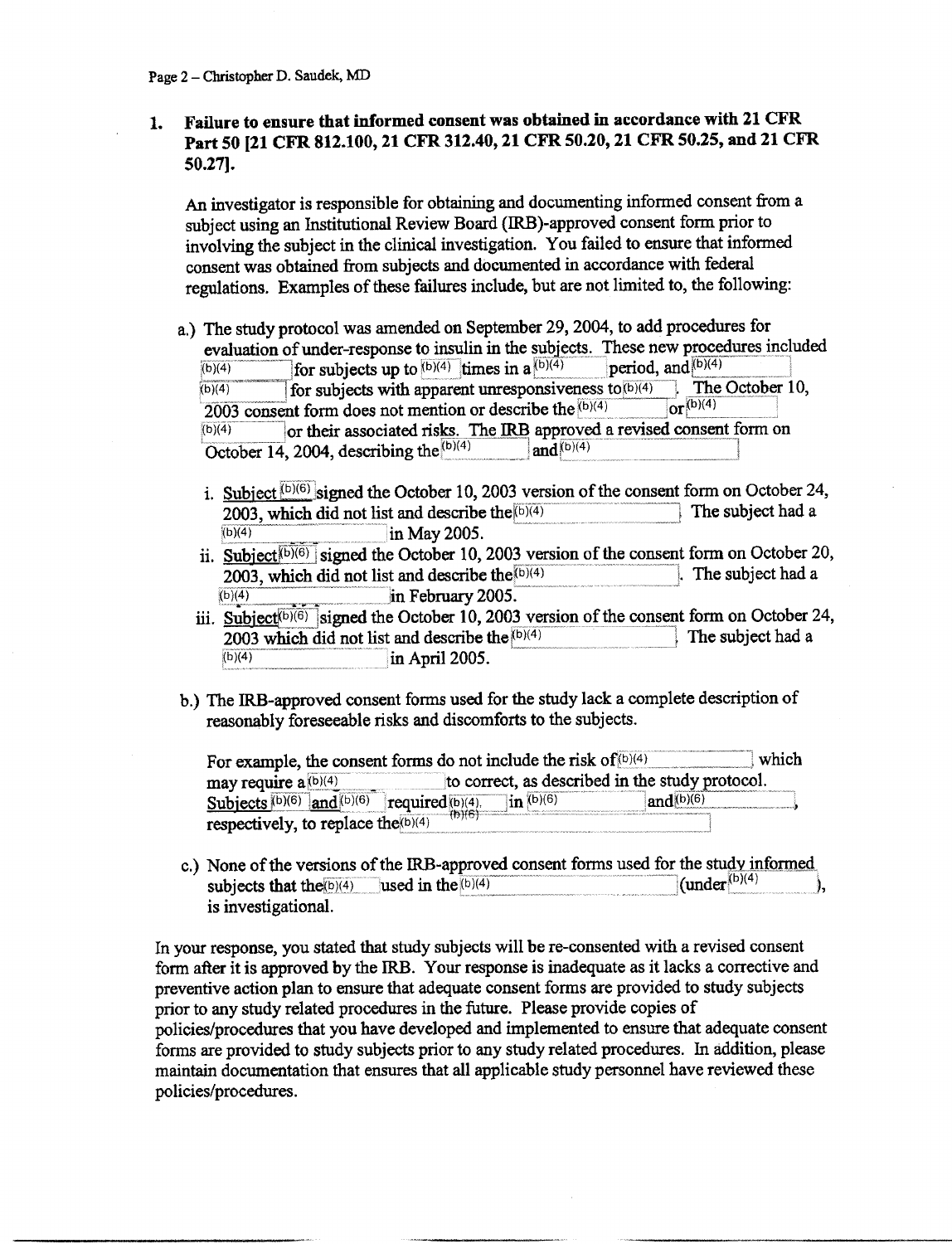2. Failure to submit reports to FDA and all reviewing IRBs of the results of the evaluations of unanticipated adverse device effects (UADEs) within 10 working days after receiving notice of the UADE. Failure to provide complete, accurate, and current information about an investigation in response to a request from FDA [21 CFR 812.150(b)(1) and 21 CFR 812.150(b)(10)] .

As a sponsor, you failed to adhere to the above-stated regulations . Examples of your failures include, but are not limited to, the following:

**a.)** At least ten unanticipated adverse device effects (UADEs) have occurred during the **study. Events were repo**rt**ed** to FDA **via MedWatch Repo**rt**s, but not all were**  reported within the required 10 working day period. Some events were not reported to the IRB within the required 10 working day period. The following table **summa**ri**zes these failures :** 

|        | <b>UADE</b> | <b>Subject</b> | Date Site<br>Aware of<br>Event | Date of<br>MedWatch<br>Report | Date<br>Reported<br>to IRB |
|--------|-------------|----------------|--------------------------------|-------------------------------|----------------------------|
| (b)(4) |             | (b)(6)         |                                | 5/16/08                       | 5/15/08                    |
|        |             |                |                                | 1/9/07                        | 1/9/07                     |
|        |             |                |                                | 1/9/07                        | 1/9/07                     |
|        |             |                |                                | 8/18/06                       | 8/18/06                    |
|        |             |                |                                | 3/8/05                        | 2/15/05                    |

b.) The IDE approval letter to you from FDA, dated July 30, 2003, notified you of your responsibilities as a sponsor of a significant risk device investigation . Enclosed with the IDE approval letter was an attachment, which listed your regulatory requirements, entitled "Sponsor's Responsibilities for a Significant Risk Device Investigation," notifying you of your responsibility to prepare and submit, among other information, "complete, accurate, and timely reports" of "unanticipated adverse device effects (with evaluation) to FDA, all IRBs, and investigators within 10 working days after notification by the investigator." You reported incomplete UADEs to FDA via MedWatch reports that failed to either identify the name of the investigational device or reference the IDE number. Please submit all future correspondence concerning the **ID** E study as an IDE supplement referencing the IDE number provided, rather than as a MedWatch report, to the IDE Document Mail Center at the Center for Devices and Radiological Health (CDRH), at the mailing address provided in the IDE approval letter and listed at 21 CFR 812.19(a)(1).

|        | In your response, you stated that you will follow your SOP entitled "(b)(4) |                        |
|--------|-----------------------------------------------------------------------------|------------------------|
| (b)(4) |                                                                             | for reporting UADEs to |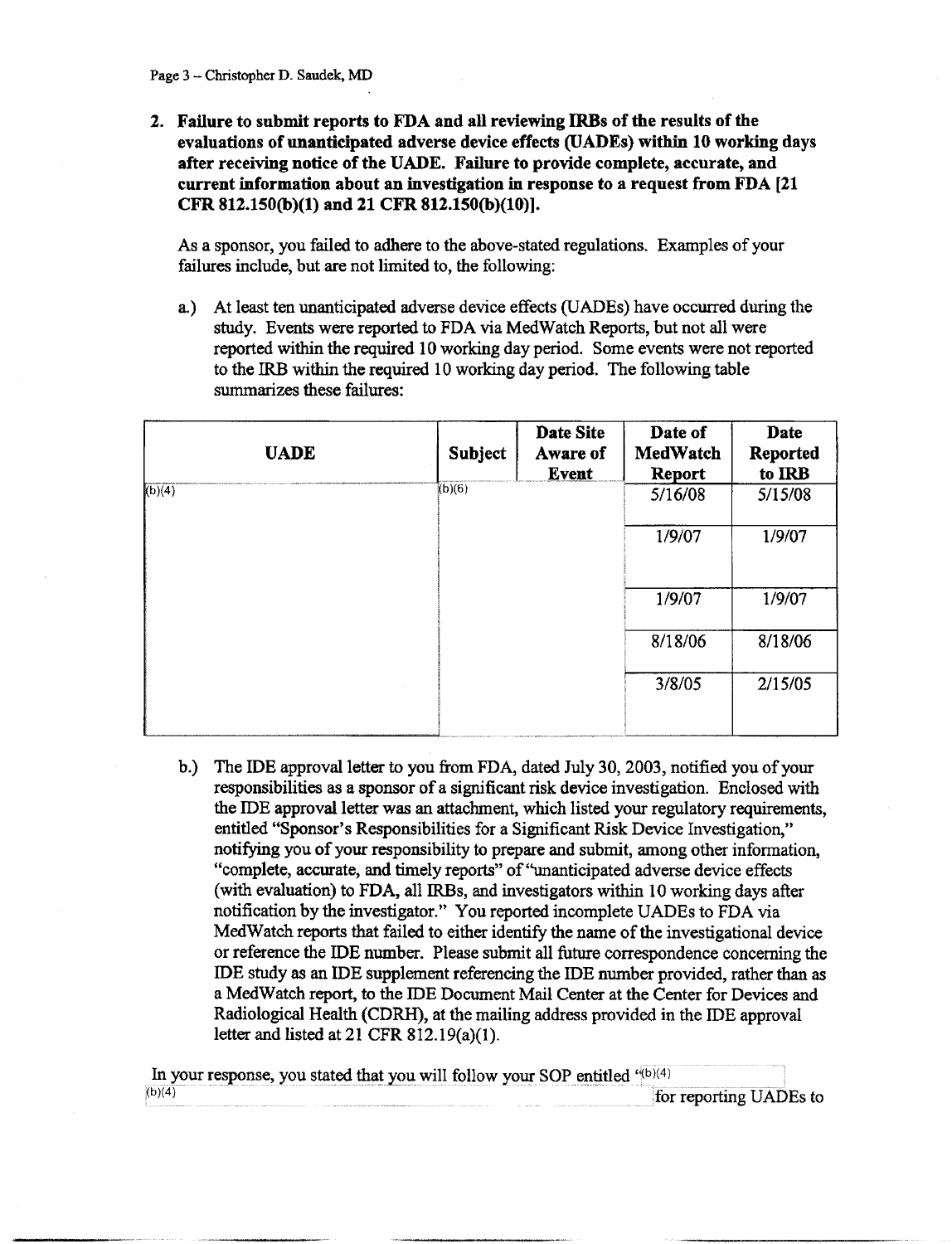**Page** 4- Christopher D. Saudek, MD

FDA. Your response is inadequate as it lacks a corrective and preventive plan to ensure that UADE reports are complete . As stated above, also please ensure that UADE reports are submitted to the **IDE** Document Mail Center at CDRH as IDE supplements rather than as MedWatch reports, which this SOP appears to allow for UADE reporting purposes . Please maintain documentation that ensures that all applicable study personnel have reviewed these policies/procedures.

## **3. Failure to ensure an investigation is conducted in accordance with the investigational plan, app**li**cable FDA regula**ti**ons, and any conditions of approval imposed by FDA or the IRB** [21 CFR **812.100 and** 21 CFR **812.110(b)].**

As a sponsor-investigator, you are responsible for ensuring that an investigation is conducted according to the investigational plan, which includes the protocol, and to any conditions of approval imposed by an IRB or FDA . Examples of your failure to adhere to these regulations include, but are not limited to, the following:

The study protocol states that a Data Safety Monitoring Board (DSMB) will review data summaries prepared by you "every $(b)(4)$  or more often if a study-related serious adverse event occurs ." Your study records indicate that you provided study updates to the DSMB at intervals greater than six months:

- i. The initial update was presented in person by you to the DSMB on  $\frac{b^{(b)(4)}}{a^{(b)(4)}}$  and the second update was provided by mail  $\frac{b^{(b)(4)}}{b^{(b)(4)}}$  later, on  $\frac{b^{(b)(4)}}{b^{(b)(4)}}$ and the second update was provided by mail  $(b)(4)$  1ater, on The third update was provided by mail  $(b)(4)$  1ater on  $(b)(4)$
- ii. The third update was provided by mail  $(b)(4)$
- iii. The fourth update was provided by mail fourteen months later on  $(b)(4)$ This update included the statement that "since the last report in  $(b)(4)$ , there have been 10 adverse events, 7 related to  $(b)(4)$
- $\bf{iv}$ . There is no record of any update provided to the DSMB after<sup>(b)(4)</sup>
- 4. Failure to submit an IDE supplemental application to FDA for approval of changes to an investigational plan. Failure to obtain FDA approval of the supplemental application before beginning part of an investigation [21 CFR 812 .35(a) and 21 CFR 812.42].

A sponsor must obtain FDA approval of a supplemental application for changes in the investigational plan that affect the rights, safety, or welfare of the subjects involved in the investigation, prior to implementing the change . You failed to adhere to the above-stated regulations. Specifically:

Your study records indicate that you amended the study protocol on September 29, 2004, to add procedures for evaluation of under-response to  $(b)(4)$  in the study subjects. These new procedures included  $(b)(4)$  for subjects up to  $(b)(4)$  in  $a^{(b)(4)}$  period, and  $(b)(4)$  for subjects with apparent for subjects with apparent unresponsiveness to  $(b)(4)$ ~u)(4) . Both of these procedures increased the risks to the subjects enrolled in the study. The IRB approved the revised protocol and consent form on October 14, 2004, and you subsequently performed study-related<br> $\frac{\log(4)}{2}$ and/or(b)(4) for evaluation of under-response to  $(b)(4)$  on at least $(b)(4)$  subjects in 2005, as detailed above in citation # 1. However, FDA was not notified of this significant change to the investigational plan.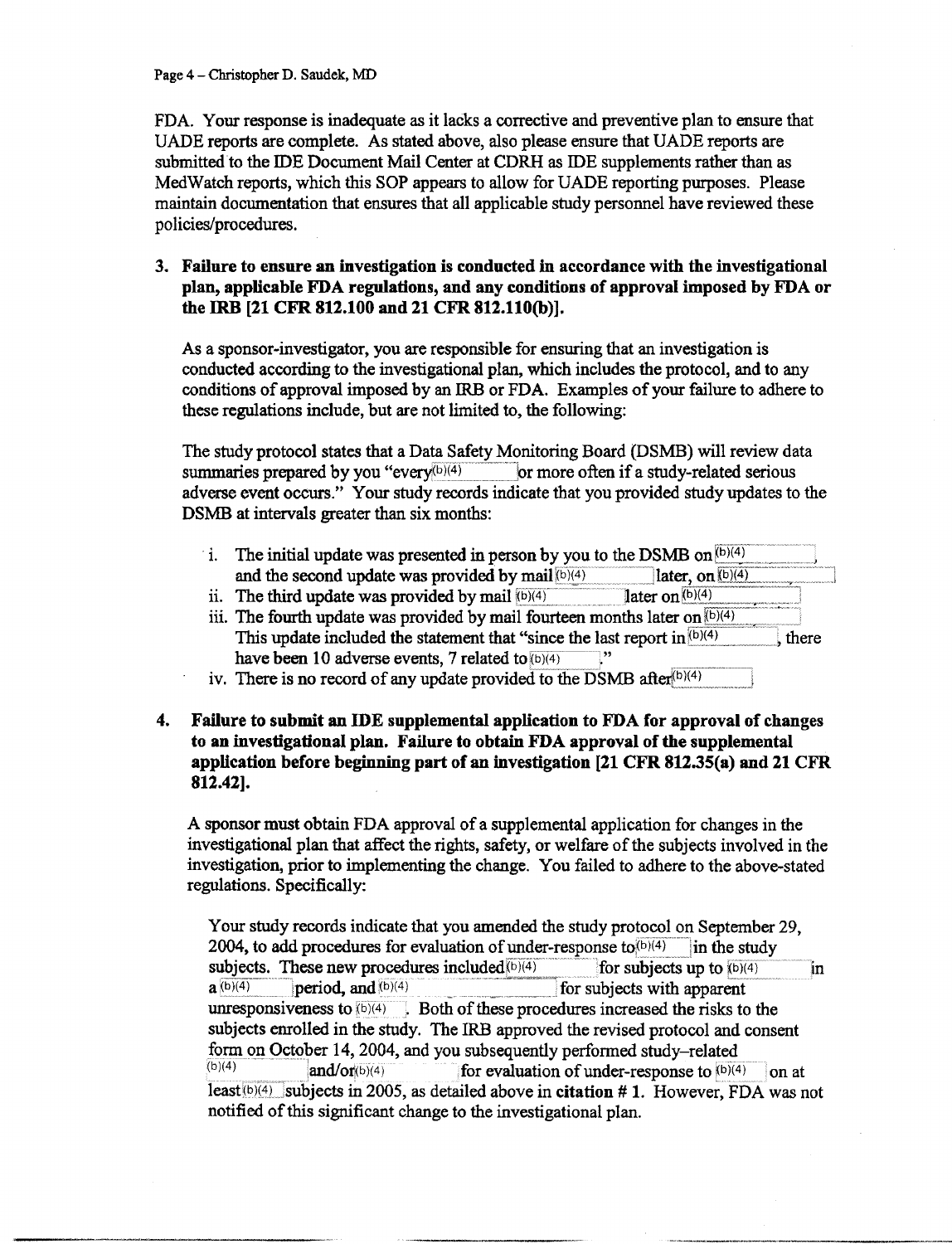During the FDA inspection, you told the FDA investigator that you did not know you were the sponsor of this study, and you were not aware of the requirement to submit protocol amendments to FDA for approval. We remind you that the original IDE approval letter addressed to you, dated July 30, 2003, included an attachment entitled "Sponsor's Responsibilities for a Significant Risk Device Investigation," which describes your regulatory requirements under 21 CFR 812.35(a) and 812 .42. Your responsibilities established by these regulations, as a sponsor of a significant risk device investigation, are listed in the attachment under the heading "Supplemental Applications," including submission to, and approval by, FDA for changes in the investigational plan that may affect the rights, safety, or welfare of the subjects .

In your response, you stated that any future changes to the investigational plan will be submitted to FDA for approval prior to implementation . Your response is inadequate as it lacks a corrective and preventive action plan to ensure that any future changes to the investigational plan will be submitted to FDA for approval prior to implementation. Please provide copies of policies/procedures that you have developed and implemented to ensure that future changes to the investigational plan will be submitted to FDA for approval prior to implementation. In addition, please maintain documentation that ensures that all study personnel have reviewed these policies/procedures .

### **5. Failure to submit p**ro**gress reports** to FDA for **a significant** risk device study at least yearly [21 CFR 812.150(b)(5)].

The **ID**E regulations require that sponsors of a significant risk device study submit progress reports to FDA at least annually. FDA granted approval of the IDE on July 30, 2003, and you initiated study enrollment in February 2004. The July 2003 IDE approval letter from FDA reminded you of your regulatory requirements as a sponsor to provide an annual progress report to FDA, and provided you with a suggested format. No progress report was submitted to CDRH in 2005 . You submitted your first IDE progress report on March 6, 2006, and the second on May 7, 2007. CDRH has not received your **ID**E progress report for 2008 .

Your response states that you understand the requirement for submission of progress reports in accordance with FDA regulations and that you will submit annual reports to CDRH . Your response is inadequate in that it lacks a corrective and preventive action plan to ensure that progress reports are submitted to FDA at least annually . Please provide copies of policies/procedures that you have developed and implemented to ensure that progress reports are submitted to FDA at least annually. In addition, please maintain documentation that ensures that all study personnel have reviewed these policies/procedures.

The violations **described above are not intended to be an all-inclusive** li**st of problems**  that may **exist** with **your clinical study .** It is your responsibility as a sponsor and as a clinical investigator to ensure compliance with the Act and all applicable regulations .

Within **fifteen** (**15) working** days of receiving this letter, please provide written documentation of the additional actions you have taken or will take to correct these violations and prevent the recurrence of similar violations in current or future studies for which you are the clinical investigator and/or sponsor. Any submitted corrective action plan must include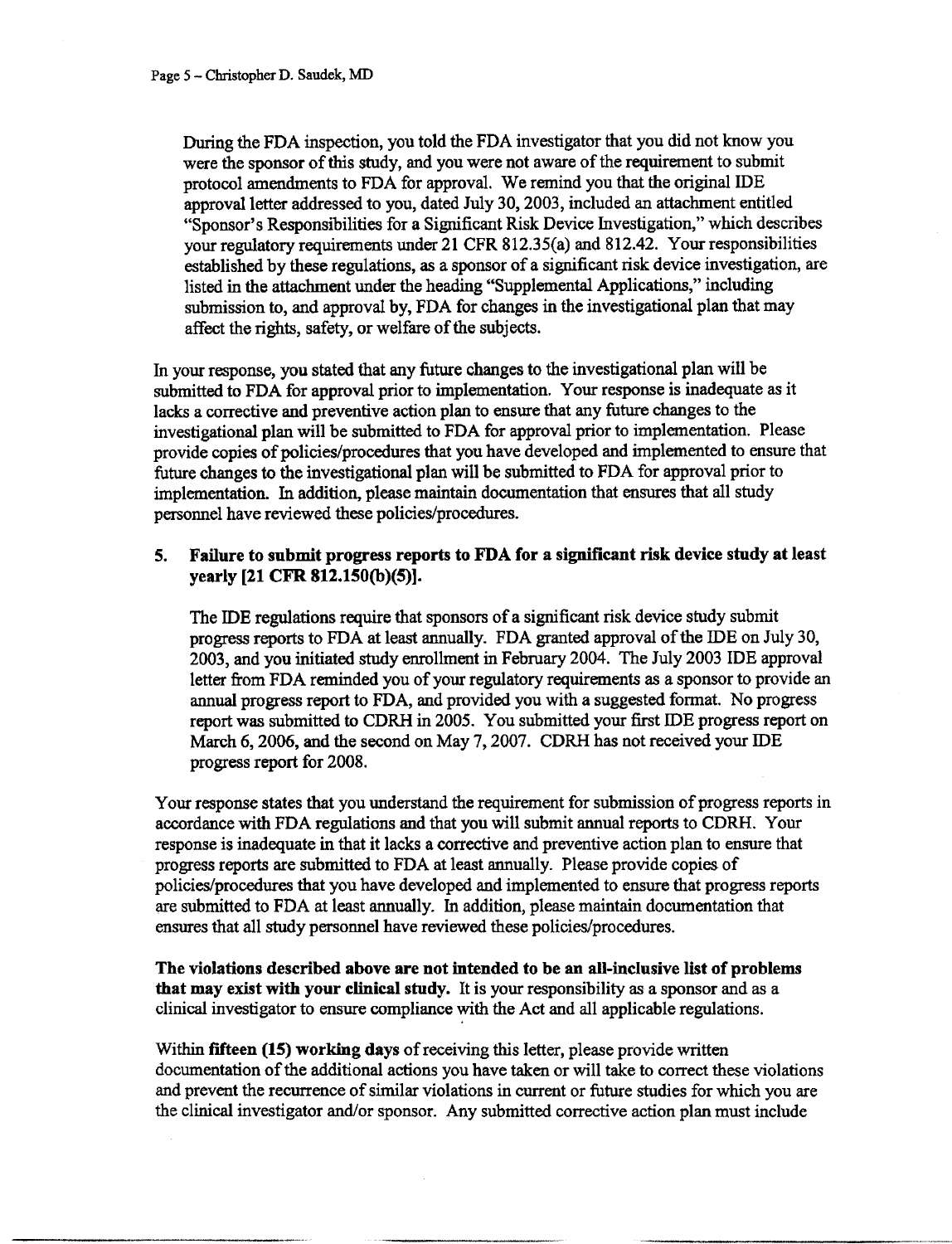projected completion dates for each action to be accomplished. Failure to respond to this letter and take appropriate corrective action could result in FDA taking regulatory action without further notice to you. Send your response to: Attention: Doreen Kezer, Food and Drug Administration, Center for Devices and Radiological Health, Office of Compliance, Division of Bioresearch Monitoring, 9200 Corporate Boulevard, HFZ-311, Rockville, Marylan d 20850. In addition, please provide a complete list of all clinical trials in which you have participated for the last five years, including the name of the study and test article, the name of the sponsor, the number of subjects enrolled, and the current status of the study .

A copy of this letter **h** as **been sent** to FDA's **Baltimore** District Office, 6000 Metro Dr., Suite 101, **Baltimore,** MD 21215. We request that a copy of your **response** also be **sent** to that office .

If you have any **questions, please contact** Ms. Doreen **Kezer,** MSN, at 240-276-0125 or at Doreen.Kezer@fda.hhs.gov.

Sincertely yo  $T$ imothy

**Director** Office of Compliance Center for Devices and **Radiological Health**